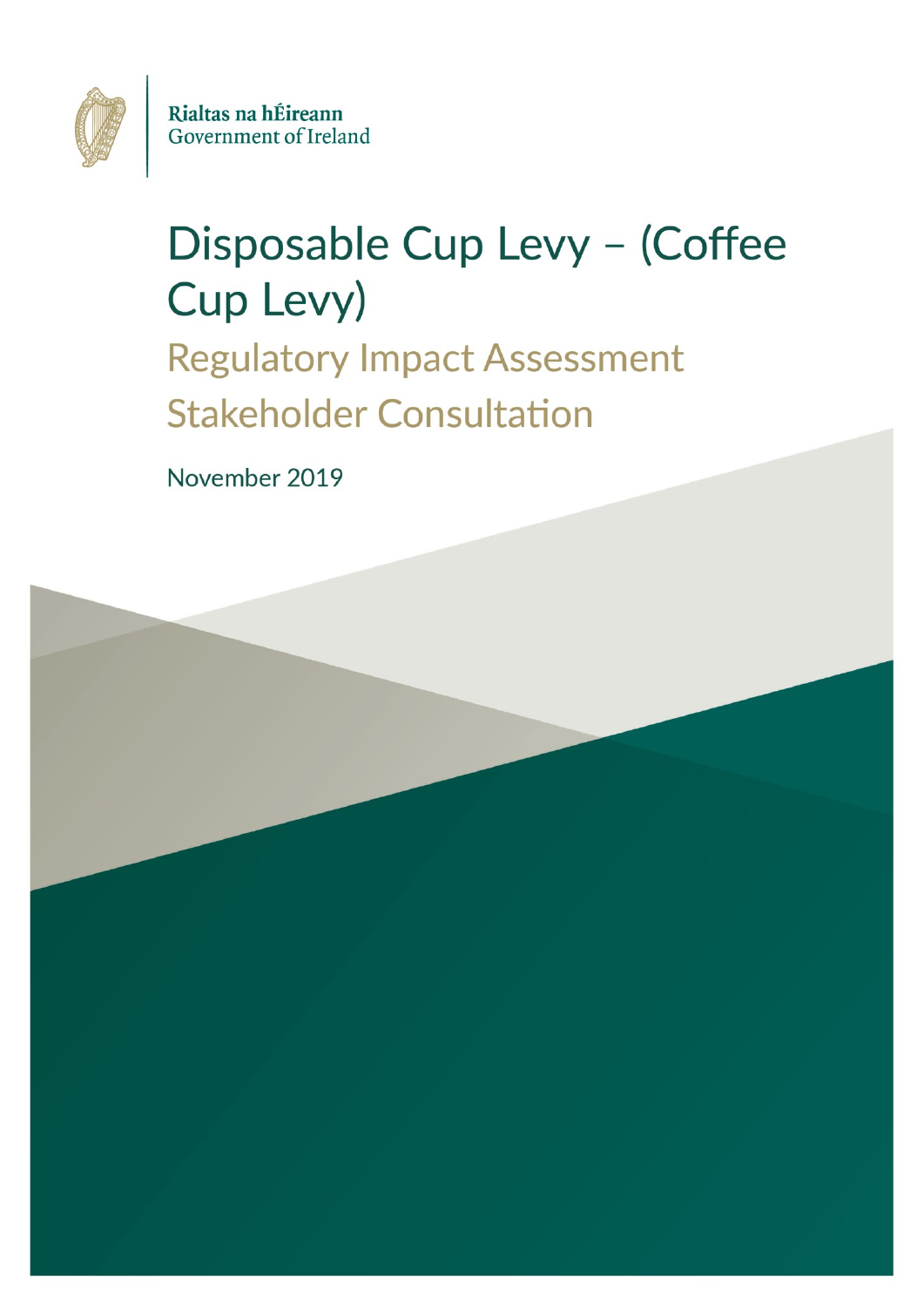### **Contents**

| 2. |  |  |
|----|--|--|
| 3. |  |  |
| 5. |  |  |
|    |  |  |

# <span id="page-1-0"></span>**Selection and Note on Data Privacy**

You have been selected as a relevant key stakeholder whose perspective and experience can contribute to the regulatory impact assessment (RIA) process for the single use disposable cup levy described in this document. All those contacted who are willing to provide input to this process will have their name and affiliation indicated as part of the "contact list" in any final regulatory impact assessment report. The purpose is to record, and acknowledge, those who have provided input to the overall RIA outcome. The final report will be released in the public domain. Your contact email will not be released on this list and is requested only in order to contact you if there is a query (e.g. a clarification) relating to the submission you have made. Further details on data privacy can be found in our Data Privacy Notice which is available [here.](https://www.dccae.gov.ie/documents/DCCAE%20Privacy%20Notice_full.pdf)

# <span id="page-1-1"></span>**Freedom of Information**

Please note that responses to this consultation are subject to the provisions of the Freedom of Information Act 2014 and Access to Information on the Environment Regulations 2007-2014. While confidential or commercially sensitive information should be clearly identified in your submission, parties should also note that any or all responses to the consultation are subject in their entirety to the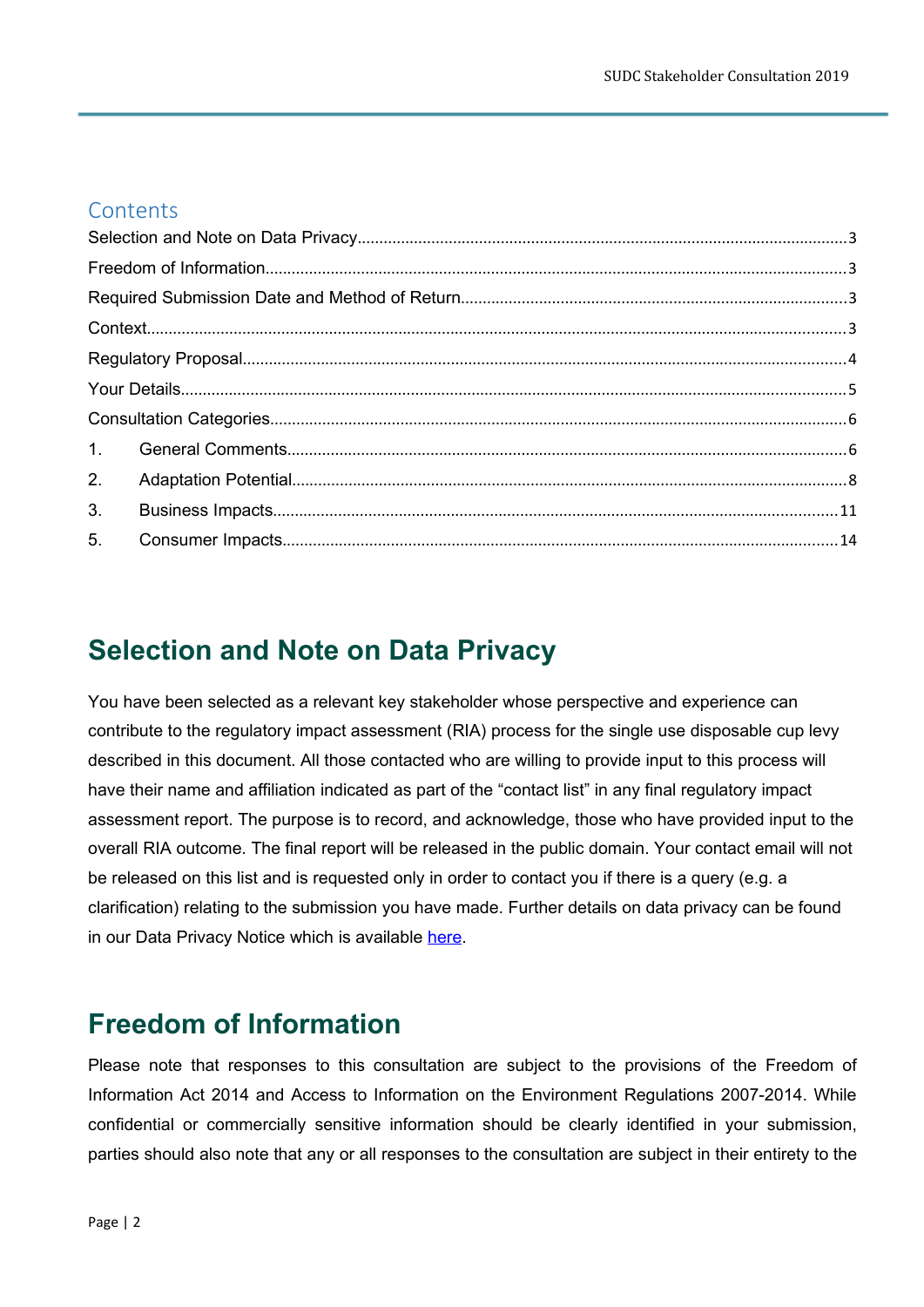provisions of the FOI Acts and may be published on the website of the Department of Communications, Climate Action and Environment.

## <span id="page-2-0"></span>**Required Submission Date and Method of Return**

All stakeholder consultation submissions must be returned by the **20 December 2019 in the designated format only**. Submissions received after this date, or that fail to adhere to the proposed structure, may not be considered. Submissions should be returned in electronic format. Respondents may choose to reply under any or all of the consultation categories as they wish. Completed submissions must be sent to the email address *[environmental.levies @DCCAE.gov.ie](mailto:environmental.levies@DCCAE.gov.ie)* and clearly marked **Key Stakeholder Consultation.**

# <span id="page-2-1"></span>**Context**

The Minister for Communications, Climate Action and Environment, Mr. Richard Bruton T.D., has proposed the introduction of new regulation that will create a levy system focused on single use disposable cups in Ireland. Feedback is invited from stakeholders on the potential impacts associated with the proposed legislative change under the headings provided. While headings are provided to assist in guiding the responses of stakeholders to specific themes, a general comments section is also provided for broader scope responses. Stakeholders are hereby instructed to provide concise responses with references to additional material as necessary.

As indicated, responses to this consultation process are required by **20 December 2019**.

# <span id="page-2-2"></span>**Regulatory Proposal**

Page | 3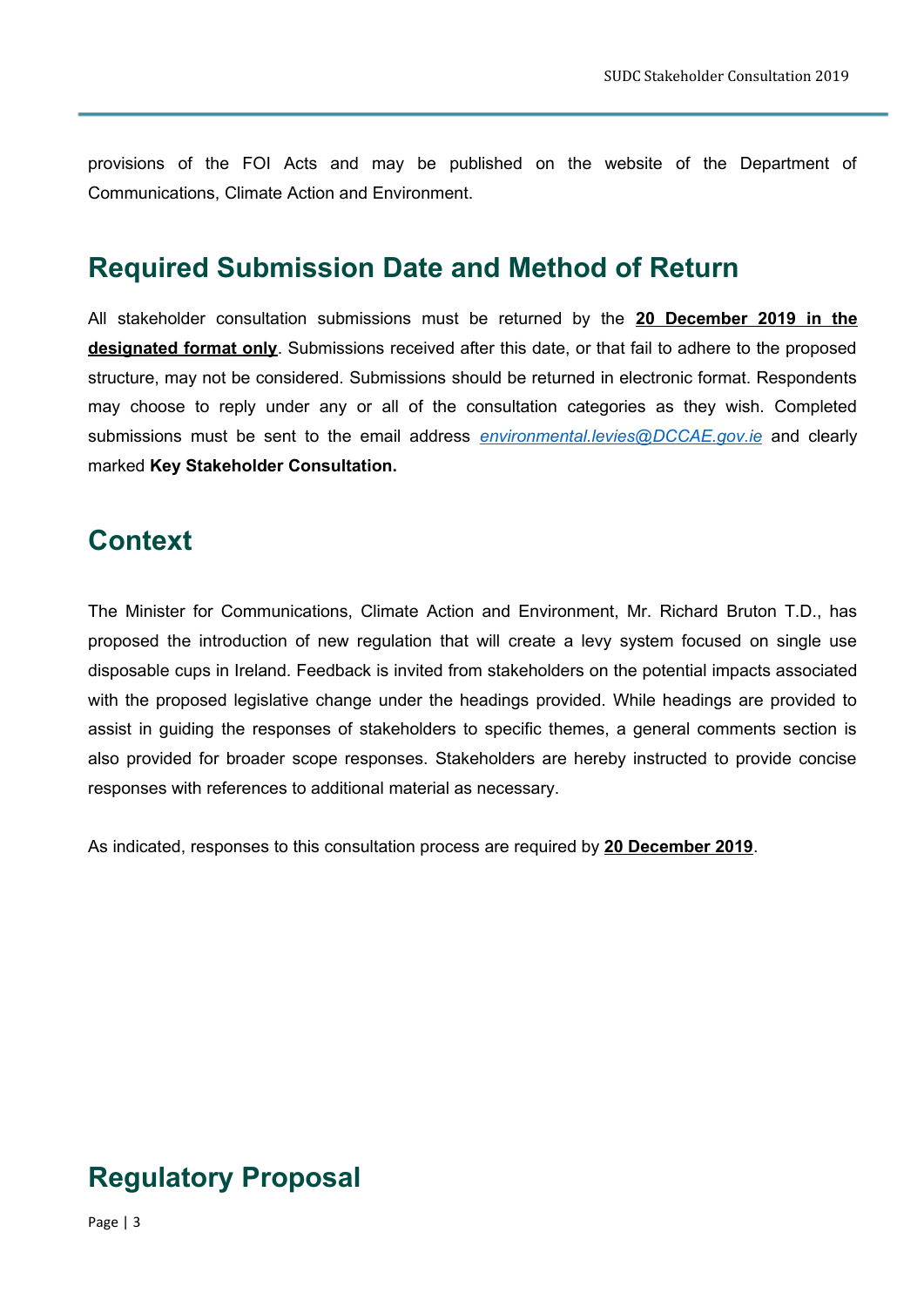The regulatory proposal assessed under this impact assessment is as follows:

It is proposed to apply a levy in the range of 10c to 25c to single use disposable cups for purchased hot take-away beverages in the Republic of Ireland. This levy would come into effect in 2020/21 and any revenue raised would go to the Environment Fund which is ring fenced for environmental actions and initiatives.

Subject to the approval of the Revenue Commissioners, it is envisaged that the levy would be introduced, reported and collected via the existing value added tax system, as has been the case with the plastic bag levy. It would be charged at the point of sale as an itemised cost on the receipt.

The goals of the levy are:

- 1. To reduce the consumption and share of single use disposable cups throughout Ireland.
- 2. To simplify the separation of residual single use disposable cup waste for consumers and align the waste streams with appropriate treatment.
- 3. To ensure resources are ring-fenced to support additional environmental initiatives, infrastructure and actions that drive positive change.

# <span id="page-3-0"></span>**Your Details**

**Please begin by filling out the details below.**

**Name: Sean Cronin**

**Role: Director**

**Organisation: Zero Waste Alliance Ireland**

**Other Relevant Affiliations:** Environmental Pillar, IEN

**Contact Email: sean@zerowasteireland.com**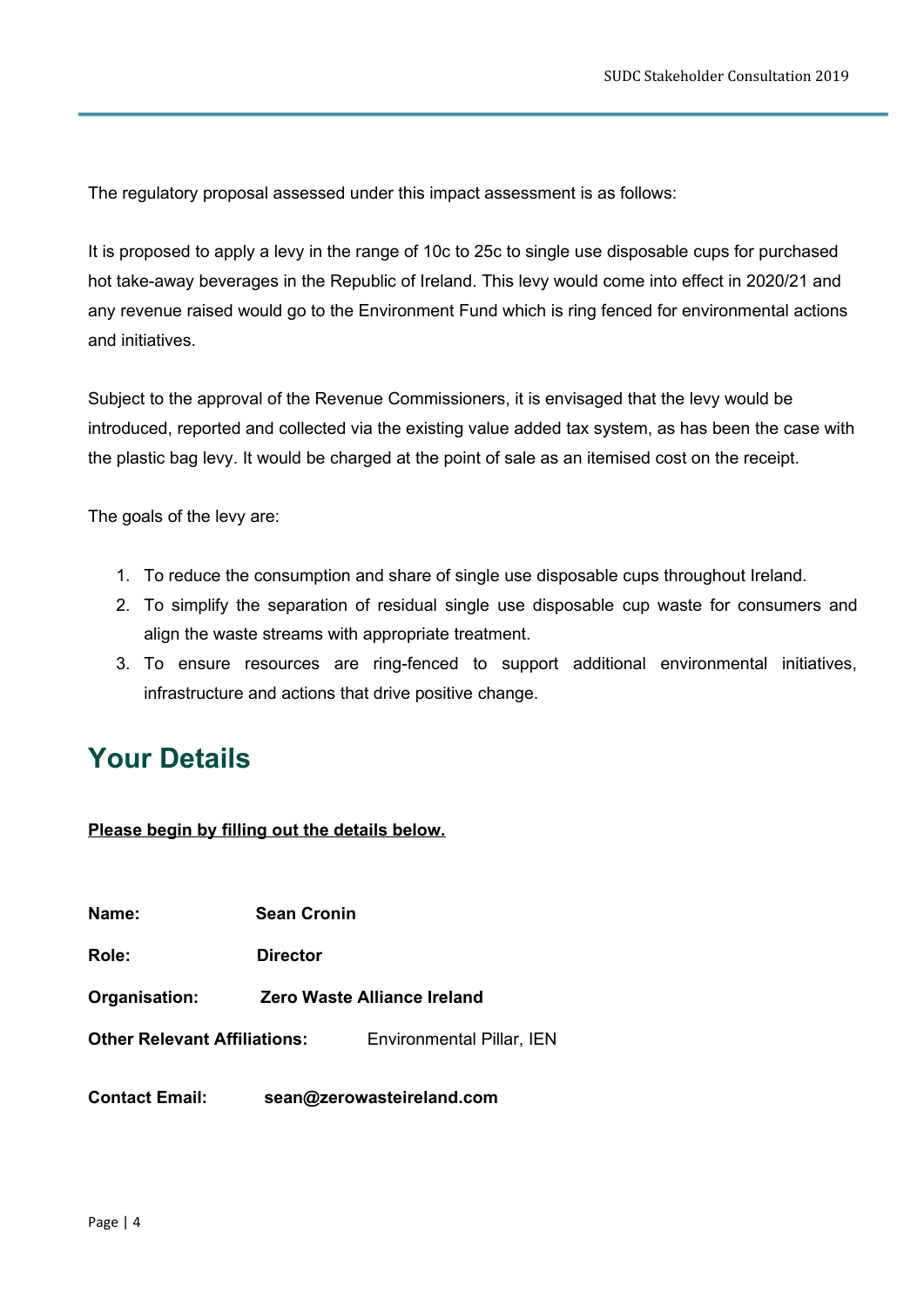## <span id="page-4-0"></span>**Consultation Categories**

Under the headings below, the core consultation categories for the RIA are presented along with some prompting questions as guidance for replies. This is done to support the synthesis of the qualitative results from this consultation. For any material that does not fit within a specific consultation category, please use the general comments section. In terms of length, the consultation response should not exceed one page/500 words per question (6 pages or 3000 words in total). References to other material can be provided as part of the submission.

#### <span id="page-4-1"></span>**1. General Comments**

The SUP Directive (Directive (EU) 2019/904) encourages the prioritization of "sustainable and non-toxic re-usable products and re-use systems". This approach aims to reduce plastic waste, drive the promotion and development of alternative materials, and promote the design and production of plastics and plastic products that are re-usable, repairable, and recyclable.

#### **SUP Directive impacts.**

It came into effect on 3<sup>rd</sup> July 2019. Member States shall apply these measures no later than 2 years after the entry into force of the Directive. i.e. until 2<sup>nd</sup> July 2021.

There will be EU wide market restrictions (ban) on the following plastic products:

- Plastic cotton bud sticks, cutlery, plates, straws, stirrers, sticks for balloons
- All products made of oxo-plastic Cups, food and beverage containers made of expanded polystyrene

Article 4 of the Directive requires Member States to implement measures to achieve sustained reduction in the consumption of single-use plastics (SUPs), including beverage cups, and containers used for immediate food consumption (*e.g.*, fast and takeaway foods). The objective is to spur a substantial reversal of increasing consumption trends, and achieve a reduction in SUPs by 2026, compared to 2022.

For disposable containers and cups, there are two cases to consider.

- 1. purchase of bulk retail packs of disposable containers and cutlery for such things as picnics and childrens (and adults) parties and
- 2. the purchase of individual containers when buying beverages or take away food.

So the overall ecosystem comprises producers ,distributors , retailers, consumers and waste handlers.

Sustainable alternatives already exist to disposable cups and our goal is to discrimate favourably in their adoption over SUP variants.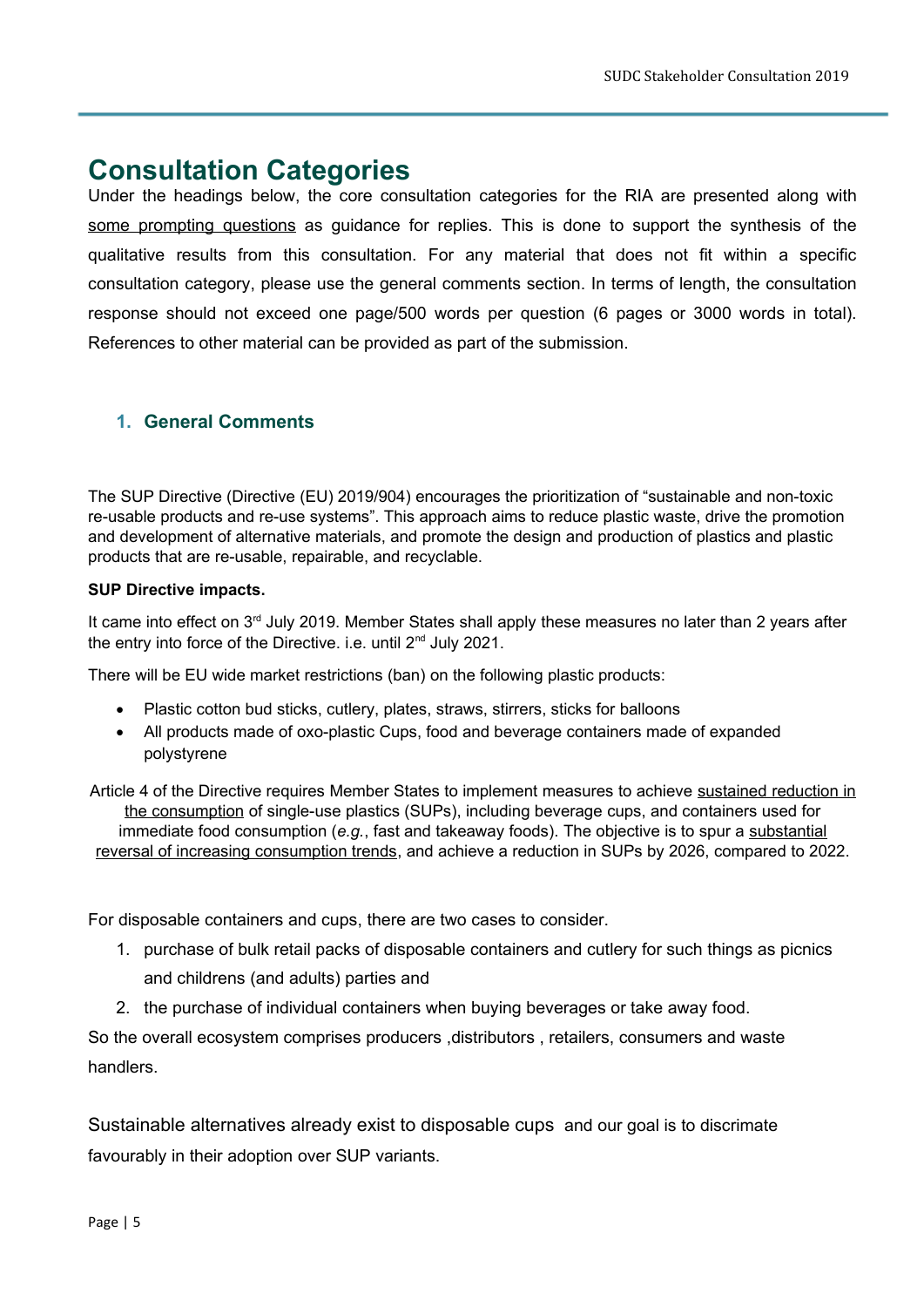As the plastic bag levy has demonstrated, behaviour is changed by economic incentives/disincentives. And , as with the case of the plastic bag levy, costs must be clear and visible and charged at the point of purchase.

However we need to be more ambitious and avoid the use of SUP disposable cups entirely, especially as alternatives already exist. We must encourage people to bring their own cup, rent a reusable one or purchase a reusable cup at the point of beverage purchase and that any disposable cup provided will be charged appropriately or better still be not available.

We propose a two stage approach to eliminate the use of SUP containers. A first transitional stage where a levy is charged per container (for a defined period of 1 year) followed by a ban on SUP container supply (applied to retailers).The legislation should impose the levy on the producers of the cups. When the cups are sold by retailers that cost must be passed onto the consumer at the till.

Zero Waste Alliance Ireland (ZWAI) has been proactive in this area with our launch of the eCupán<sup>[1](#page-5-0)</sup> reusable, collapsible cup and in our support of the Conscious Cup Campaign  $^2$  $^2$  nationwide. Participating coffee shops and cafes report progress in encouraging the use of reusable coffee cups by offering a discount off the listed price. The discount varies from shop to shop but is generally up to 10%. However an incentive alone is not as effective as it is in conjunction with a surcharge. [3](#page-5-2)

Research, commissioned by coffee manufacturer Bewley's and conducted by Cardiff University between September and December 2016, tested a series of measures to increase the use of reusable cups. The study was conducted across 12 business and university café sites. Measures included charges for disposable cups, environmental messaging in cafés, offering reusable cups and distributing free reusable cups.

The research found that adding a charge for disposable cups increased the use of reusable cups by 3.4 per cent and distributing free reusable cups increased use by 4.3 per cent. Environmental messaging and simply making reusable cups available increased use by 2.3 and 2.5 per cent respectively.

However, by combining the measures, the study found that the use of reusable cups increased much more significantly, going from 5.1 per cent to 17.4 per cent in one café.

"The Cardiff University study suggests that a charge may be more effective than a discount'

<span id="page-5-0"></span><sup>1</sup> http://www.zerowasteireland/ecupan

<span id="page-5-1"></span><sup>2</sup> www.consciouscup.ie

<span id="page-5-2"></span><sup>3</sup> <https://resource.co/article/prevention-measures-could-reduce-coffee-cup-waste-300m-year-says-study-11767>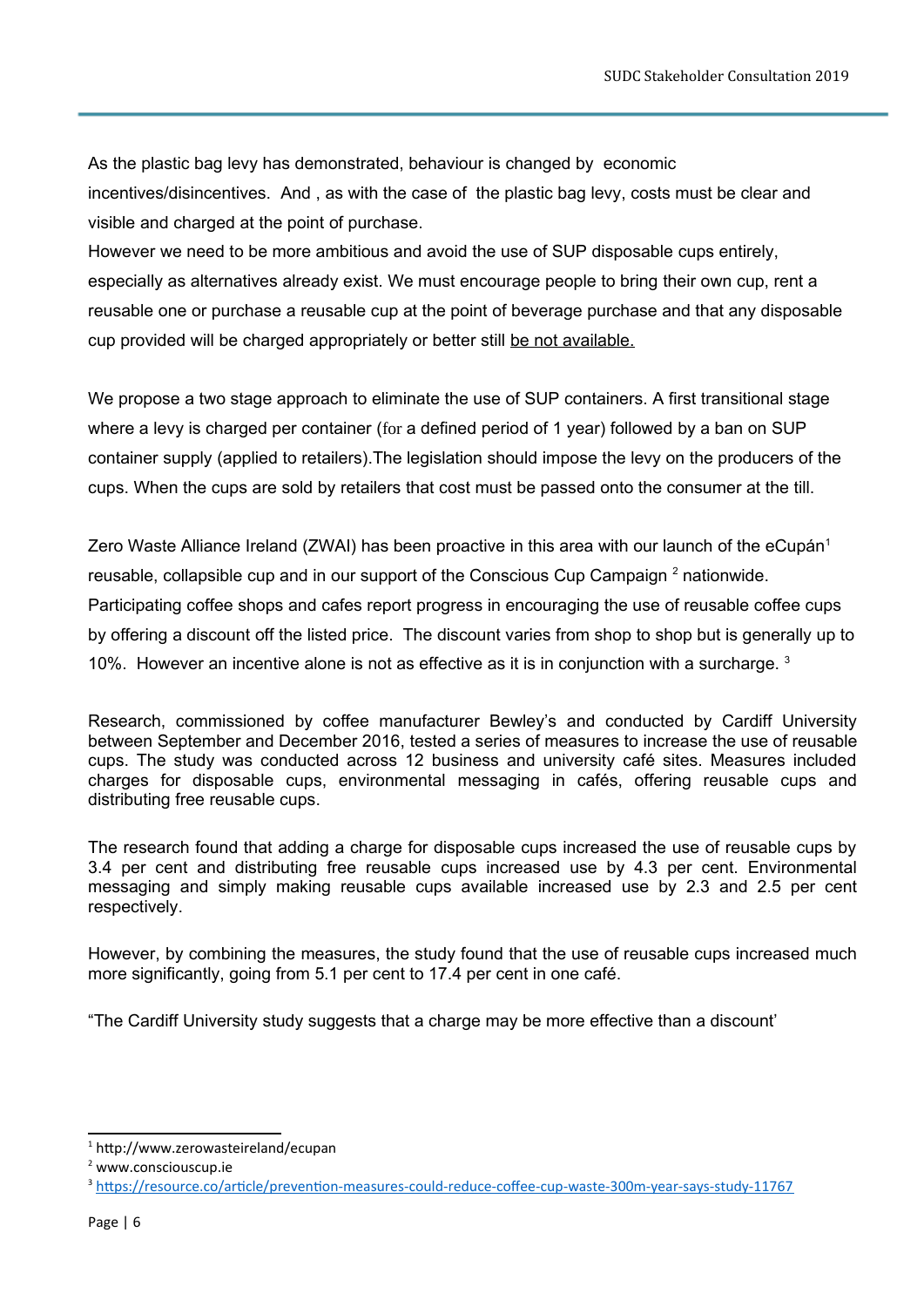More evidence from Zero Waste Scotland concludes that charging for disposable cups is more effective in reducing their usage than offering discounts for own cups. <sup>[4](#page-6-1)</sup>By simply replacing existing reusable cup discounts with an equivalent, cost-neutral disposable coffee cup charge, retailers can significantly increase reusable cup use without impacting beverage sales, and with no cost increase to consumers.

For beverages and take away food we need a paradigm shift right where we purchase the product. The packaging/container is an optional item and separately changed . As per the plastic bag if we want the packaging or containers, we pay for it but with preparation we can avoid the extra cost. Such a levy should be placed on disposable coffee cups (including lids) , whether they are compostable, recyclable or other. (The test here is if it could find its way into a waste stream and become litter). Valuable re-usable items, due to their refund value, will be extracted from waste streams by scavengers at some stage. So the DRS and Rental models(applied to all containers) will become self reinforcing.

The levy should also be applied to all disposable containers wherever sold. There will still be people seeking disposable containers for specific reasons (and who will accept the levy). However at every point of sale an alternative to disposable items should be offered. This could be a sale or rental/DRS option for re-usable alternatives.

### <span id="page-6-0"></span>**2. Adaptation Potential**

### *What challenges are envisaged, and for whom, with regard to adaptation to the proposed legislation?*

The current ecosystem comprises producers, distributors, wholesalers, service outlets (cafes, coffee shops), retailers and users with waste handlers at the end of pipe. We expect **producers** of compostable and recyclable containers to object and claim exemption. Any cup that could reasonably be expected to end up as litter should be covered by any levy (or ban). There are varying degres of compostability (EN 13432 / EN 14995 or the CRE compostible scheme) and it woud be cumbersome to implement any vetting system. So simplification will be key to acceptance. Only reusables should be exempt. Recyclables can be incorporated into a DRS scheme.

Purchasers of bulk packs of disposable items will have different motivations to café visitors. **The end user** will accept a charge for supermarket purchases of disposable containers (e.g. for kids parties) and understand why. They may avoid this by using reusable alternatives.

<span id="page-6-1"></span><sup>4</sup> <https://www.zerowastescotland.org.uk/research-evaluation/cups-sold-separately-report>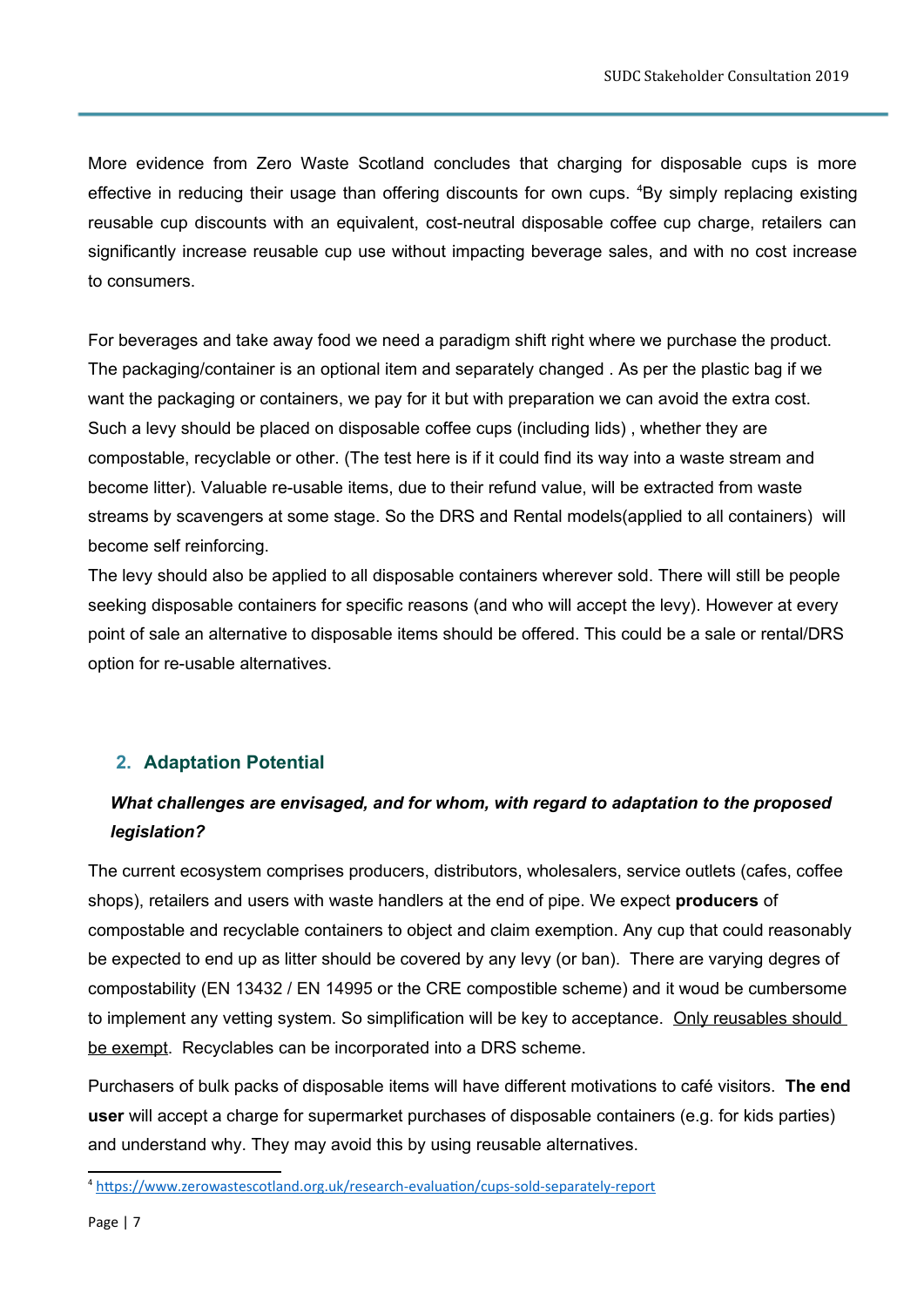**Retailers** will need to show dual pricing (product and containers) and offer reusable alternatives for sale or rental.

Retailers should be able to offer a DRS style solution where the take part in a rental option and contaners can be returned elsewhere to another participant in the DRS scheme. There will be adaptations at the customer facing side that will require adaptation and a time frame to put in place (Cup stocks and Rental DRS scheme infrastructure).

Schemes based on the Swiss ReCircle crockery/cutlery rental<sup>[5](#page-7-0)</sup> model will commence and adapt to the scale of the available demand. These can be nationwide, city wide or local. The model covers takeaways currently but the system is adaptable for discrete containers like cups and bottles.

**Waste collectors** and waste industry participants: The reduction in combustible volumes of 'contaminated packaging' will be a great loss to Incinerator operators who value the calorific content of this waste stream. Expect resistance to this loss of incinerable stock. Likewise the Waste Collectors and ultimately Repak, whose income is linked to volumes collected (pay by weight), will resist change where their income is reduced.

**Producers** will initially look for exempions and attempt to reclassify products but these have a capacity to adapt quickly and introduce re-usable products. The unavoidable use of SUP containers e.g. for medical and hygiene needs will absorb the levies and adapt over time.

**Café and Coffee shop** operators will bear the brunt of administering and policing the schemes to be adopted and will initially struggle to provide stocks and offer extra facilities for DRS/Returns/Washing. However it may equally lead to new business opportunities to handle the logistics of re-usable rental containers as is seen in London and with Ireland's first entrant into this space, 2gocup (

#### <https://www.2gocup.ie/>)

Larger operators and the large chains will adapt quickly and offer branded containers at subsidized prices. So any schemes to be implemented will have to be health checked that it does not introduce unfair competition or disadvantages for smaller and solo operators.

#### *How might these be addressed? In what timeframe might they be addressed?*

To begin, we will need to define a standard size cup and containers (HxWxL) and volume. E.g. 12 oz cup, 16 oz cup (350ml, 500ml). Likewise for bottles and food boxes. Once we have a standardised set of dimensions that all players adopt we open the way to automation and DRS vending/reverse

<span id="page-7-0"></span><sup>5</sup> https://www.recircle.ch/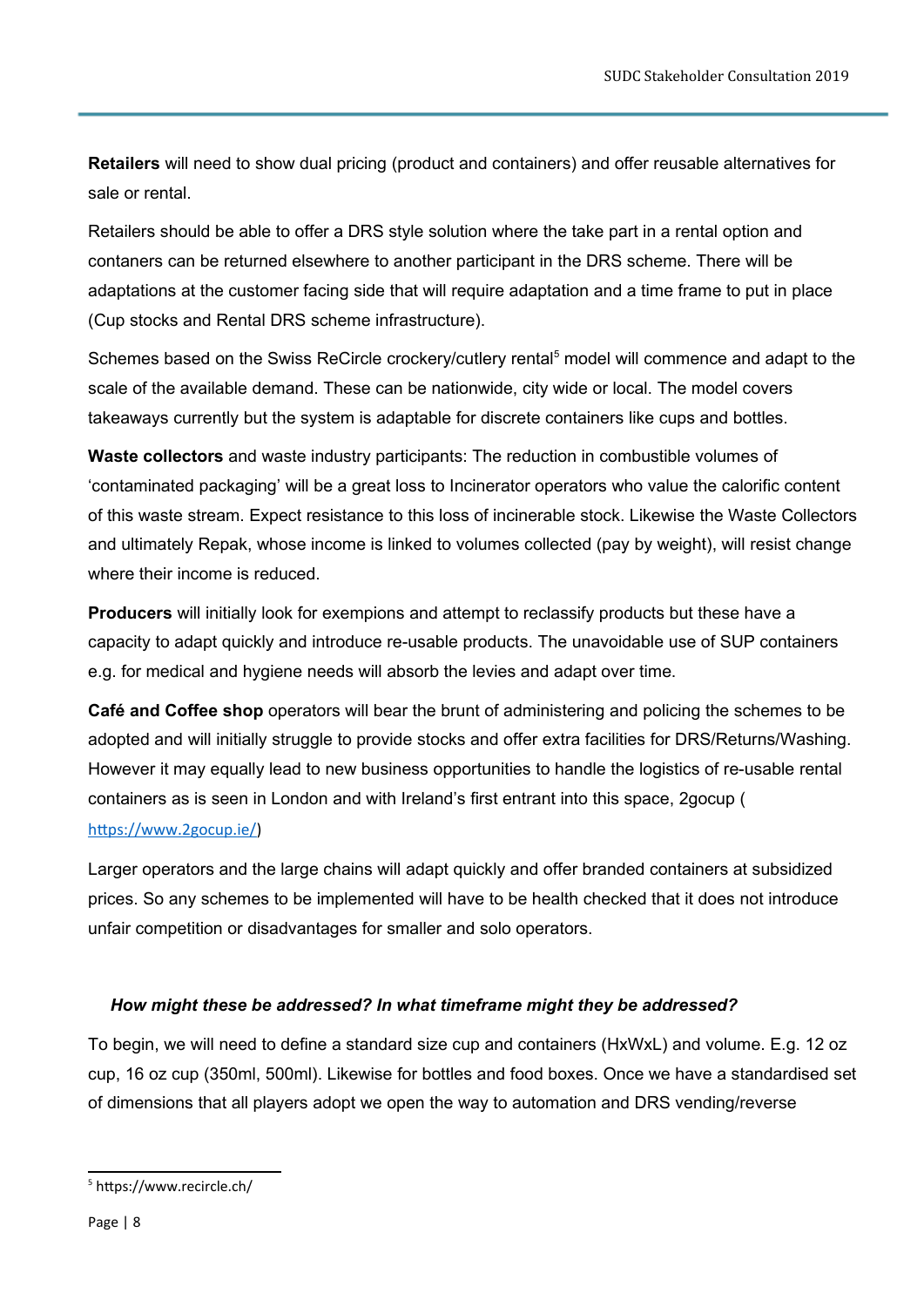vending. This will give certainty to Producers and mechanical equipment producers (Cleaning, washing, scanning, DRS kit, Vending machine makers).

In the transition stage (prior to a ban) a levy of €0.50 should be applied to all types of SUP cups. To standardise compostible solutions all 'alleged compostible cups' should meet one CRE composting standard. But as they still pose a litter risk they should be levied, perhaps at a 50% of the full levy. The only levy free containers should be re-usable ones. These will be maintained in the re-use ecosystem by the attractions of a DRS where financial incentives will motivate people to keep them out of the litter pile.

Infrastructure is needed within retail outlets to support the rental / return models and offer re-usable alternatives to customers. Vending machines of the standard sized cups need to be sited where they are needed. (think of drinks vending machine locations). This will apply especially to large events like concerts and matches where large volumes of drinks are sold.

Public awareness campaigns should be developed to inform all players in the ecosystem especially in advance of a ban deadline. All Point of Sale locations need to be targeted with clear notices and information.

Information about the levy (the WHY and WHAT) and disposal of the cup (HOW) should be visible at the point of purchase

Government should also require that all retail beverage vendors must offer reusable cups for sale or rental to be used off-site . This will cater to tourists and those who forget to bring along their own cups.

#### **Timing:**

End of March 2020: The transition levy should be announced giving a date for implementation and giving notice of the ultimate ban 12 months hence. This will give adequate preparation time for all concerned. It is critical that a strong public awareness campaign explaining the rationale behind this levy is done in advance of the announcement.

#### End of April 2020:

- 1. government to define standard sizes/volumes of containers to be exempted from the levy and ban and which will be supported by a future DRS scheme.
- 2. Propose a definitive compostable standard that all single-use cups must meet

End June 2020, Levy kicks off for all non-resuable containers.

Monitor progress, set up a reporting methd for violations (like the illegal dumping EPA report line), allow the public to report breaches and pursue offenders.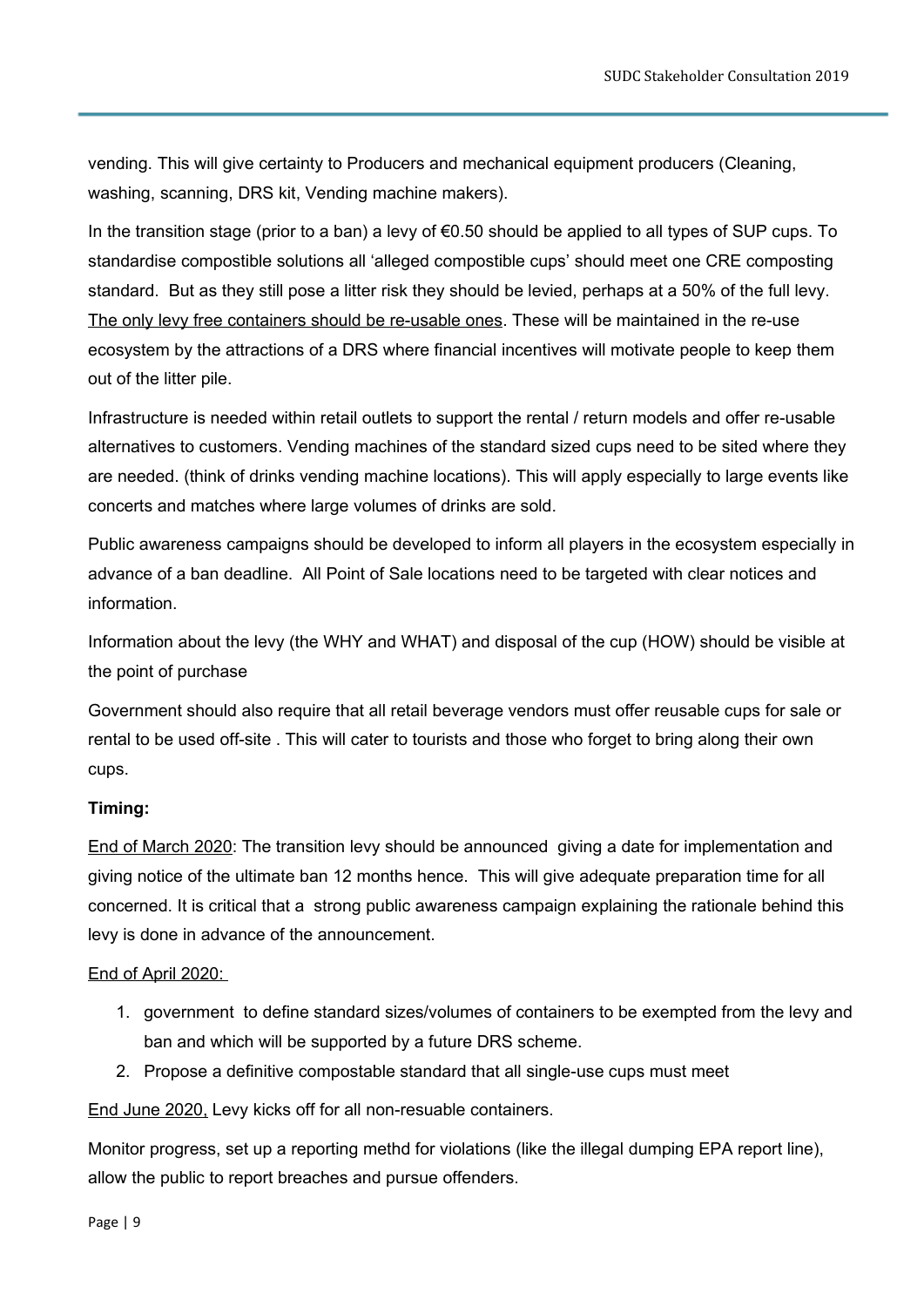Prepare PR campaign for BAN date with a ticking clock repeated advertsising.

1<sup>st</sup> May 2021 : Ban starts off for non-reusable SUP containers.

#### <span id="page-9-0"></span>**3. Business Impacts**

*Connected to the previous question, what impacts would you envisage for specific business types (e.g. small retailers, major chains, coffee importers, and cup manufacturers) from the proposed legislation?*

**Larger chains** have the financial muscle to absorb price hikes and offer branded re-usables. They might also offer free branded containers as loyalty schemes. Small operators will be at a disadvantage and may need some of form of support to adapt.

Likewise the larger chains may absorb the levy and essentiall offer free SUP containers. Thus the SUP containers will continue to pollute downstream. Large chains form the bulk of sales volumes, so there will be a probability that volumes of SUP waste may not decrease after the levy kicks in. This would prevent us achieving behaviour change and reaching the reduction goal This is the main reason that an ultimate BAN is essential. This is the only way to quarantee that SUP containers are not part of the waste stream.

Absorbing the levy creates a competitive disadvantage for smaller **independent cafes** that do not have this financial flexibility. So if the levy was low enough this might happen. This is the main reason that we suggest 50c as the levy as it is the point where absorption becomes problematic for large chans. If both small and large retailers implement the same levy it is more likely to succees, (but still will not eliminate SUP items going to a waste stream).

Disposable cup manufacturers will hopefully see volume demand drop. They will widen the product range to focus on other growth areas (like re-usable cups or specific medical needs ). Those dependent on SUP disposable procusts will be challenged and focus on other markets globally to remain in business. They may offer take back solutions for their own products to ease the burden on customers.

New business opportunities will emerge (and are doing doing so already) with services such as 2GoCup<sup>[6](#page-9-1)</sup>, ReCircle, offering a rental / deposit return system (DRS) for reusable containers.

New businesses opportunities in servicing the DRS/Rental opportunities. These may be start ups or existing businesses adding extra facilities for rehabilitating used containers. Specialists will emerge

<span id="page-9-1"></span><sup>6</sup> <https://www.2gocup.ie/>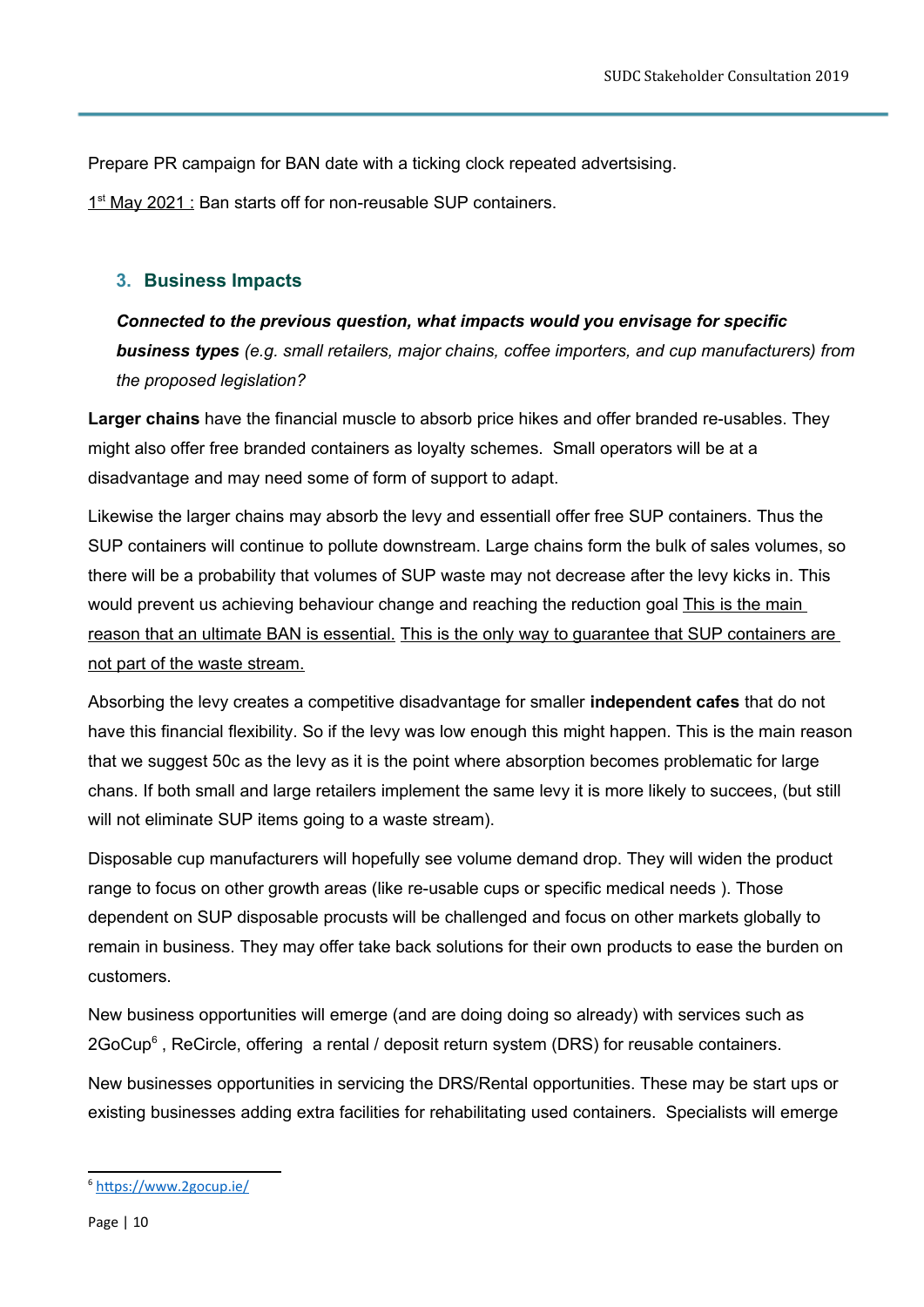over time and these could be candidates for international expansion when other markets follow our green lead.

Small retail outlets, unable to offer extra services due to space/staff or cost limitations will be willing clients of the new ecosystem service providers.

#### **4. Environmental Impacts**

### *What impact do you believe the proposed legislative change would have on the environment?*

A Ban on SUP disposable containers and their SUP lids, if properly policed will ELIMINATE these containers reaching the waste stream and the damage this inflicts on us all.

A high levy is a less effective way to achieve ths aim. It merely allows the litter to continue in a pay per throw environment. It will never completely eliminate the waste stream.

Not having to make SUP disposable to replace discarded items means that over time we save natural resources, embedded energy, water, and distribution costs and associated emissions from transport and manufacturing activity. We make financial savings from lesslocal Council litter clean-up costs.

For example, Dublin City Council spends approximately €30m on street cleaning each year. (Coucils pay approx €1,600/tonne for litter /street cleanings and servicing street bins.<sup>[7](#page-10-0)</sup>

Disposable cups currently end up as litter or burned in Incinerators or landfilled or exported and landfilled/burned.The external costs of litter, whether compostible or not, in the greater environment and the impacts on wildlife and aquatic life are inestimable. But any reduction will improve the natural environment and thus reduce the amount of microplastics in our watercourses. A disposable SUP container ban will be more powerful in this regard and be visibly monitored far more easily.

The Scottish government found that the CO2e emissions associated with the manufacturing, distribution and disposing of a disposable SUP cup are approximately 1.5 times the weight of the cup itself, with more than 50% linked to the lid. $8$  Therefore, using EPA statistics, the current emissions from disposable cup use in Ireland could be 22,366.5 tonnes of CO2e per year. This will be eliminated if we can ban their use.

#### *How does it align with specific national environmental ambitions and targets?*

<span id="page-10-0"></span><sup>7</sup> <https://www.irishexaminer.com/breakingnews/ireland/less-than-half-of-litter-fines-paid-report-finds-925166.html>

<span id="page-10-1"></span><sup>8</sup> https://www.gov.scot/publications/report-expert-panel-environmental-charging-measures-epecom-recommendationssingle-use-disposable-beverage-cups-july-2019/pages/3/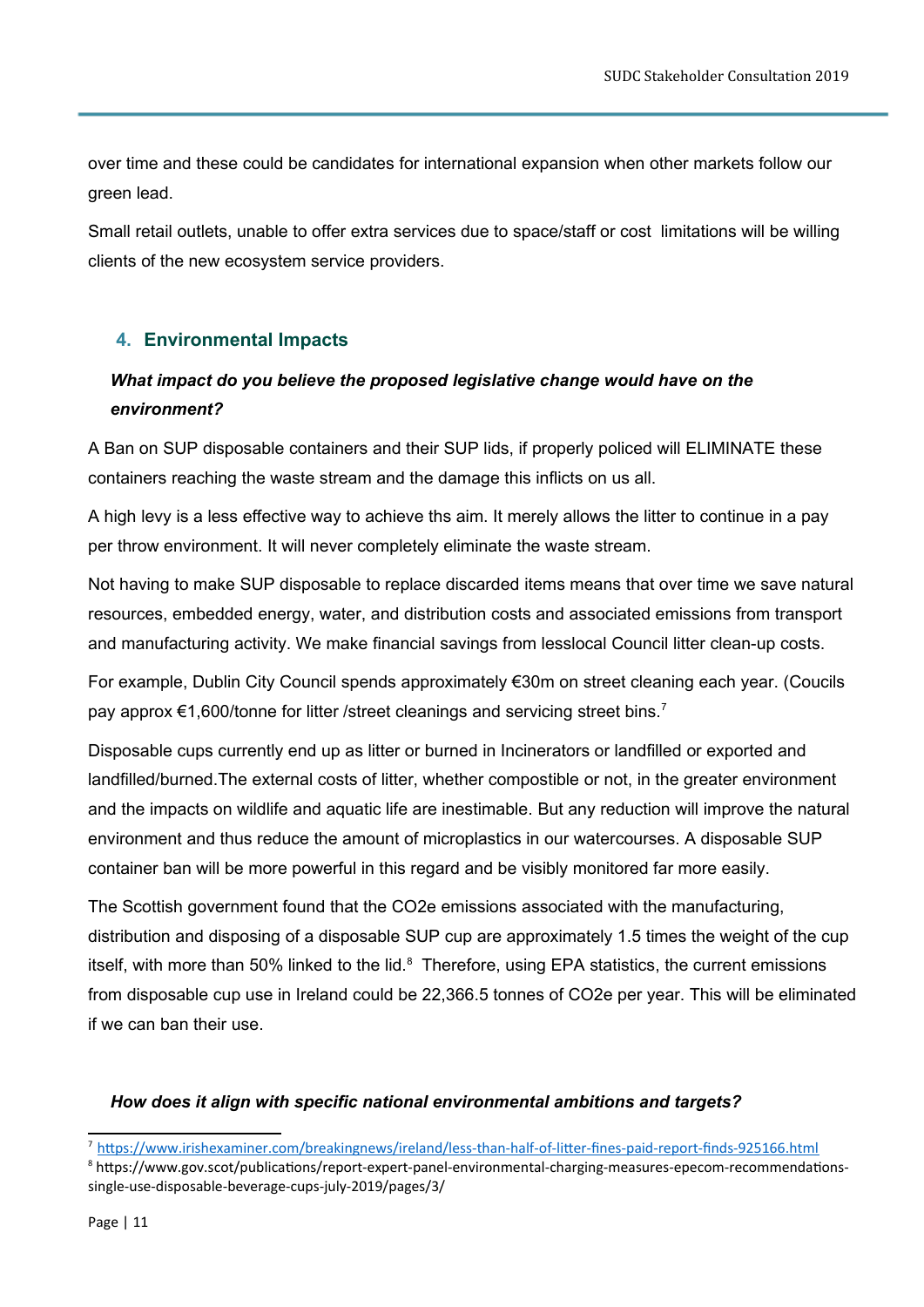This will be fully aligned with other national environmental ambitions and government practice.

- 1. The Minister for Communications, Climate Action and the Environment, Minister Richard Bruton T.D, on Friday the 4th of January 2019 announced that government departments, public bodies,and schools will lead the way in the response to cutting down on single use plastics, with a number of measures, including no longer purchasing single-use plastic cups, cutlery and straws for use within their offices. This forms part of an all of government plan to make Ireland a leader in responding to climate change. The Minister secured government approval to bring in a number of measures which will see government departments and agencies lead the way in the revolution that is needed.
- *2.* Under Section 12.4 of the government's **Climate Action Plan**, waste prevention is the first priority under the waste hierarchy, as stated in the strategic plan, Towards a Resource Efficient Ireland (2015)<sup>[9](#page-11-0)</sup>, and further reinforced in the priorities under the three Regional Waste Management Plans (2015-2021)<sup>[10](#page-11-1)</sup>. The ban on SUP containers will address this Prevention priority.
- 3. The Climate Action Plan calls for the sustainable use of resources and states that "[w]e need to focus on designing out waste, prioritising prevention of waste at every opportunity through eco-design, reuse and repair, taxation and levies. The ban will stimulate activity in the design and re-use upstream areas of a circular economy and generate new products, reworked products and end use cases.

Our proposed ban supports all national priorities and policies that promotes reuse over all other actions under the waste hierarchy. It eliminates the recurring SUP container waste issue.

#### *How might the impact be strengthened?*

Clarification of messages, public education and celebration events are all candidates to boost the project .

- 1. Create a set of awards for retailer performance and exemplary behavour. Reward public monitoring activities in the form of vouchers for discounts or free cups.
- 2. Take the lessons learned from the plastic bag tax and apply those still relevant.
- 3. Keep the scheme simple to operate, simple to explain and simple to monitor.
- 4. Make the data transparent and publish results regularly showing comparative tables by locality.

<span id="page-11-0"></span><sup>&</sup>lt;sup>9</sup> [https://www.epa.ie/pubs/reports/waste/prevention/reports/NWPP\\_Report\\_2015\\_web.pdf](https://www.epa.ie/pubs/reports/waste/prevention/reports/NWPP_Report_2015_web.pdf)

<span id="page-11-1"></span><sup>10</sup> [https://www.dccae.gov.ie/en-ie/environment/topics/waste/waste-management-and-policy/Pages/Regional-Waste-](https://www.dccae.gov.ie/en-ie/environment/topics/waste/waste-management-and-policy/Pages/Regional-Waste-Management-Plans.aspx)[Management-Plans.aspx](https://www.dccae.gov.ie/en-ie/environment/topics/waste/waste-management-and-policy/Pages/Regional-Waste-Management-Plans.aspx)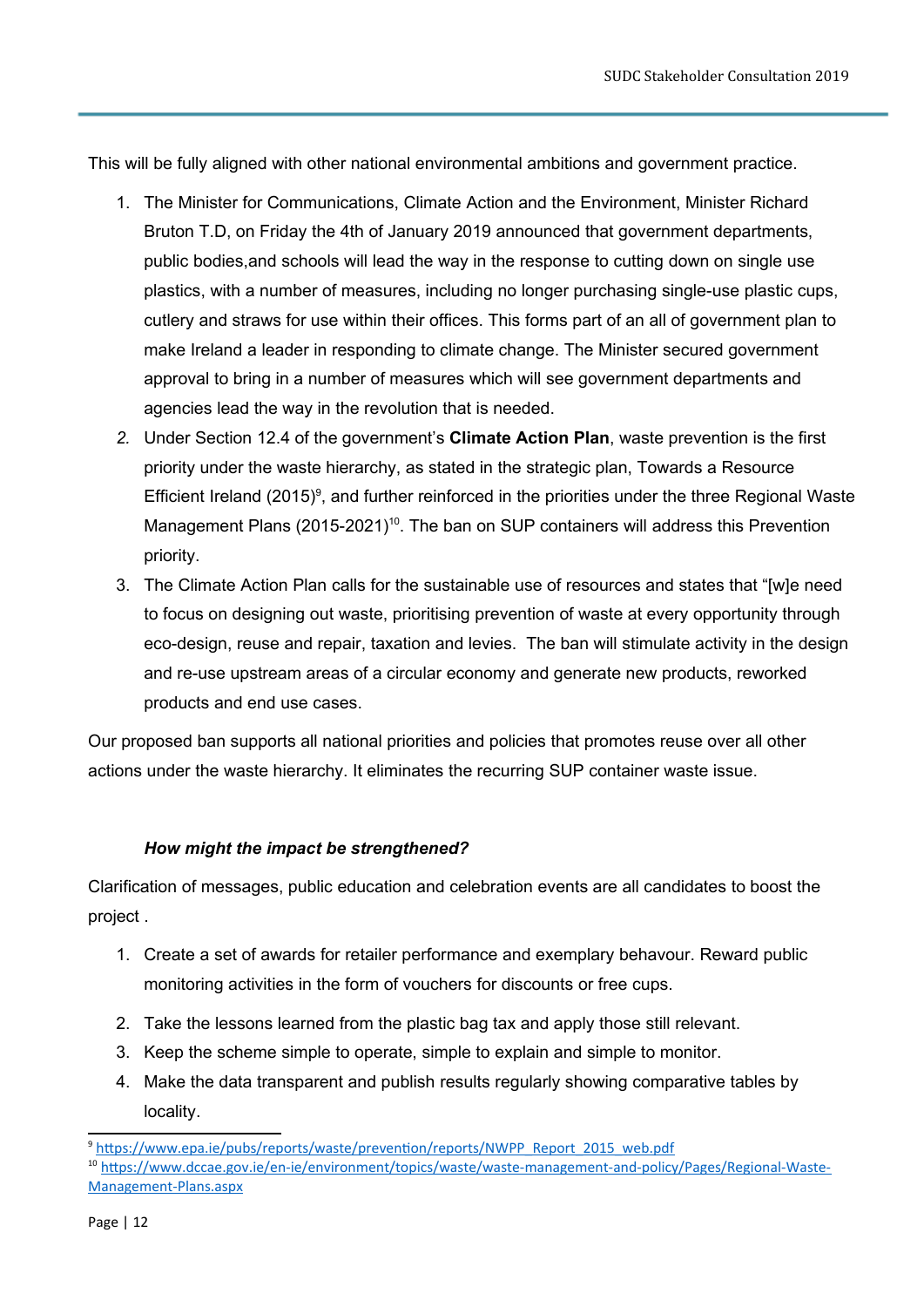- 5. Collect the levy at the point of sale, where it is clearly indicated.
- 6. When the BAN kicks in ensure alternative choices are available at the point of sale.
- 7. Review progress every 6 months to verify effectiveness and adapt as results dictate.

#### <span id="page-12-0"></span>**5. Consumer Impacts**

#### *What impacts do you envisage for consumers from the proposed legislation?*

Initial resistance, then resignation and adaptation. Expect consumer push back during the early period. Those not eco aware or who have not invested in a reusable cup and those who occasionally have forgotten their cups will be annoyed. It will mirror the plastic bag levy, where forgetfull people occasionally still complain.

### *Do you believe consumers would welcome a levy to address single use disposable cup waste?*

*ZWAI* believes that there will be support for this initiative in most areas, but not universal. There will also be vocal objections by those not eco-aware or not environmentall conscious. Those at the coalface of cleaning up waste and litter in their communities will become evangelists over time, as will the growing own-cup cohort.

### *Do you believe consumers already understand how to properly dispose of single use cup waste?*

No. There is utter confusion as regards what elements are recyclable amongst the consumers. There are compostible variants entering the market but not certified *. ZWAI* has tested many compostible cups using an accelerated food waste digester and yielded varying lenths of time to fully decompose. None have done so within their stated period. In the wild, these would be seen as litter for a long time before decomposing.

We find, through supplying eCupáns to coffee shops that staff generally place all used disposable cups in the residual bin. Outside of retail outlets, disposable cups end up as litter on the streets or in a residual bin.

Because of their composite materials and food contamination they are a very problematic 'recyclable' object. Compostible cups will become as problematic. There will be no designated food waste containers provided for them. There are none at present.